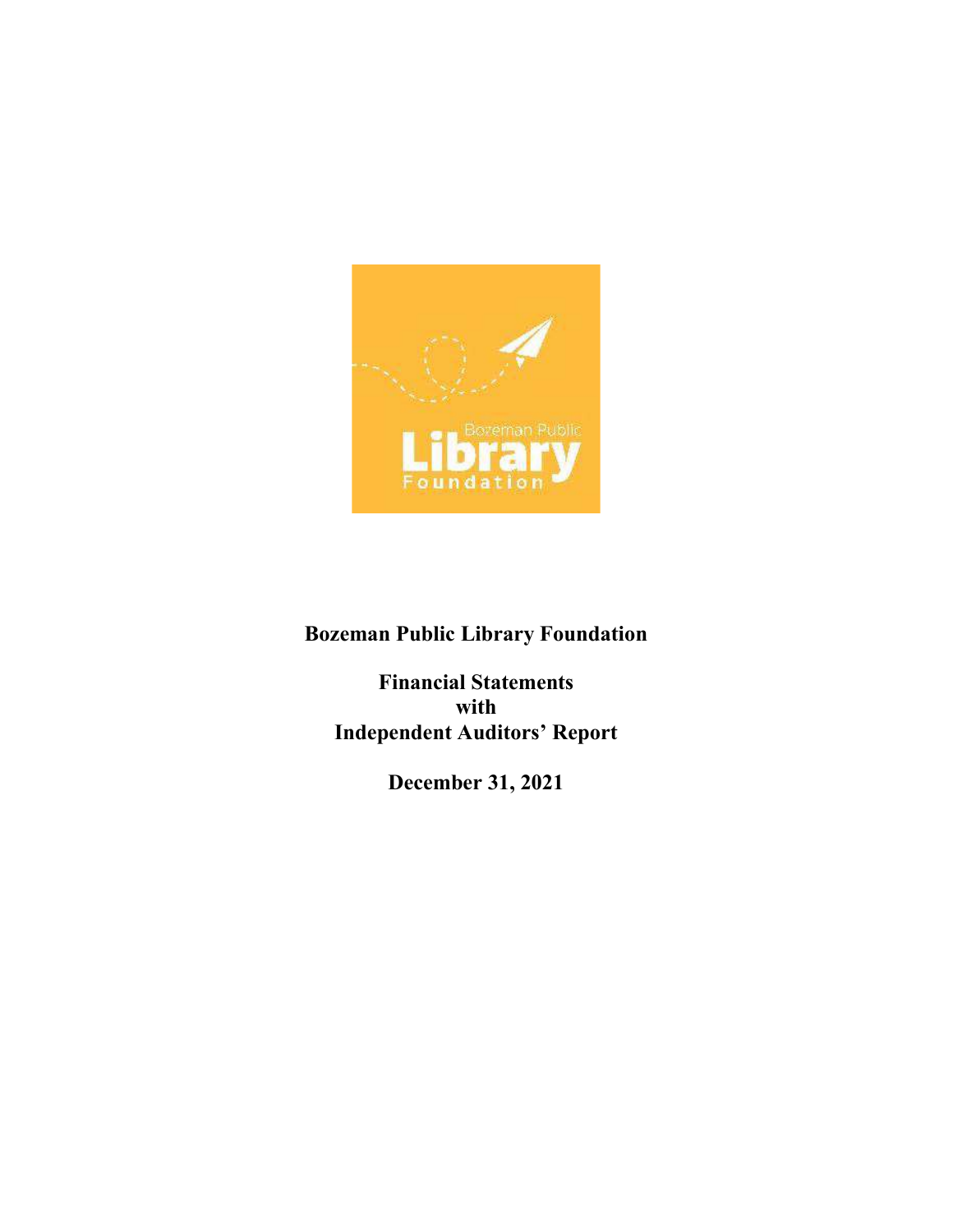| <b>Financial Statements</b> |  |
|-----------------------------|--|
|                             |  |
|                             |  |
|                             |  |
|                             |  |
|                             |  |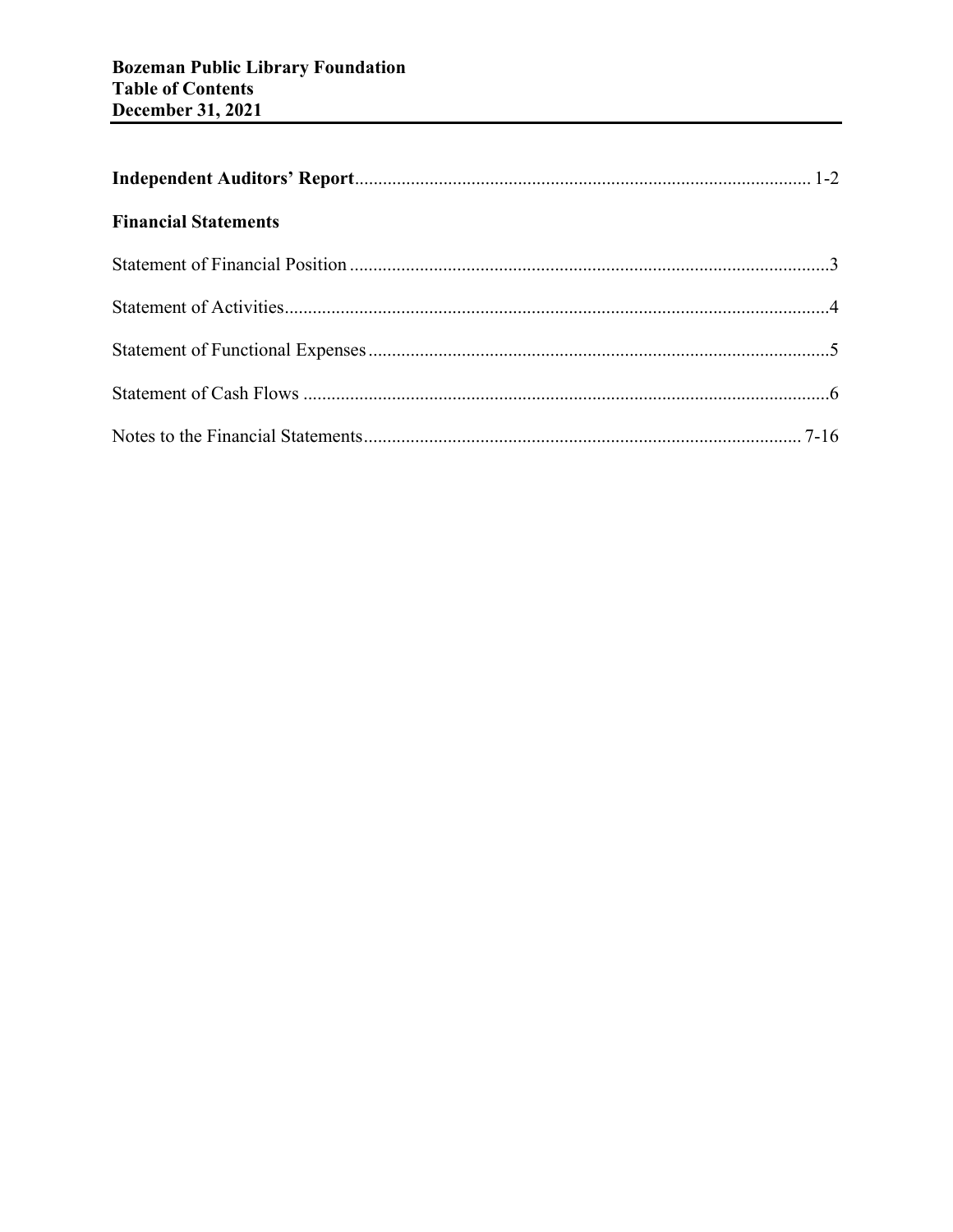

# INDEPENDENT AUDITORS' REPORT

Board of Directors Bozeman Public Library Foundation Bozeman, Montana

#### Opinion

We have audited the accompanying financial statements of Bozeman Public Library Foundation (a nonprofit organization), which comprise the statement of financial position as of December 31, 2021, and the related statements of activities, functional expenses, and cash flows for the year then ended, and the related notes to the financial statements.

In our opinion, the financial statements referred to above present fairly, in all material respects, the financial position of Bozeman Public Library Foundation as of December 31, 2021, and the changes in its net assets and its cash flows for the year then ended in accordance with accounting principles generally accepted in the United States of America.

#### Basis for Opinion

We conducted our audit in accordance with auditing standards generally accepted in the United States of America. Our responsibilities under those standards are further described in the Auditor's Responsibilities for the Audit of the Financial Statements section of our report. We are required to be independent of Bozeman Public Library Foundation and to meet our other ethical responsibilities in accordance with the relevant ethical requirements relating to our audit. We believe that the audit evidence we have obtained is sufficient and appropriate to provide a basis for our audit opinion.

#### Responsibilities of Management for the Financial Statements

Management is responsible for the preparation and fair presentation of the financial statements in accordance with accounting principles generally accepted in the United States of America, and for the design, implementation, and maintenance of internal control relevant to the preparation and fair presentation of financial statements that are free from material misstatement, whether due to fraud or error.

In preparing the financial statements, management is required to evaluate whether there are conditions or events, considered in the aggregate, that raise substantial doubt about Bozeman Public Library Foundation's ability to continue as a going concern within one year after the date that the financial statements are available to be issued.

#### Auditor's Responsibilities for the Audit of the Financial Statements

Our objectives are to obtain reasonable assurance about whether the financial statements as a whole are free from material misstatement, whether due to fraud or error, and to issue an auditor's report that includes our opinion. Reasonable assurance is a high level of assurance but is not absolute assurance and therefore is not a guarantee that an audit conducted in accordance with generally accepted auditing standards will always detect a material misstatement when it

IDAHO FALLS | REXBURG | DRIGGS | BOZEMAN | WEST YELLOWSTONE | HELENA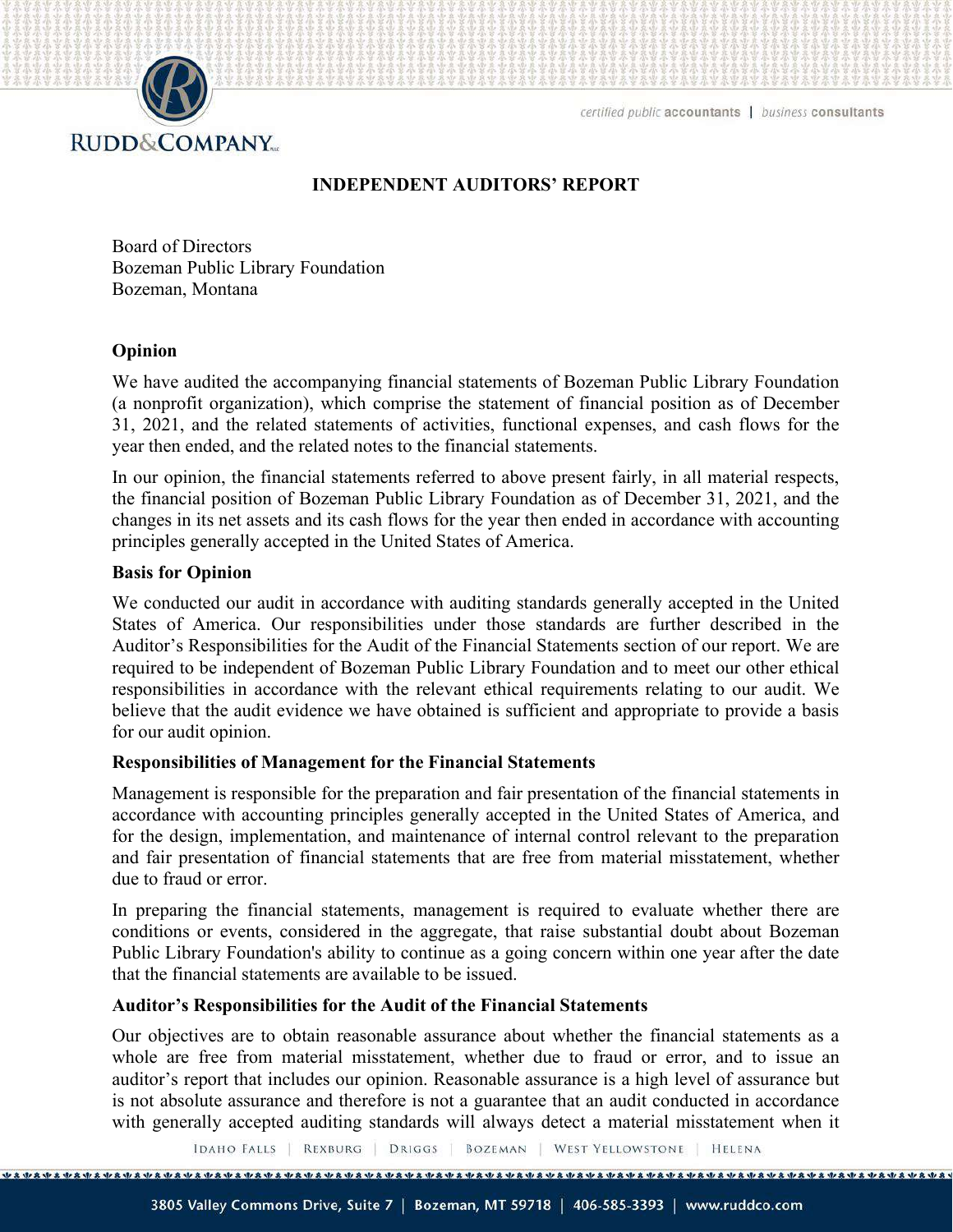exists. The risk of not detecting a material misstatement resulting from fraud is higher than for one resulting from error, as fraud may involve collusion, forgery, intentional omissions, misrepresentations, or the override of internal control. Misstatements, including omissions, are considered material if there is a substantial likelihood that, individually or in the aggregate, they would influence the judgment made by a reasonable user based on the financial statements.

In performing an audit in accordance with generally accepted auditing standards, we:

- Exercise professional judgment and maintain professional skepticism throughout the audit.
- Identify and assess the risks of material misstatement of the financial statements, whether due to fraud or error, and design and perform audit procedures responsive to those risks. Such procedures include examining, on a test basis, evidence regarding the amounts and disclosures in the financial statements.
- Obtain an understanding of internal control relevant to the audit in order to design audit procedures that are appropriate in the circumstances, but not for the purpose of expressing an opinion on the effectiveness of Bozeman Public Library Foundation's internal control. Accordingly, no such opinion is expressed.
- Evaluate the appropriateness of accounting policies used and the reasonableness of significant accounting estimates made by management, as well as evaluate the overall presentation of the financial statements.
- Conclude whether, in our judgment, there are conditions or events, considered in the aggregate, that raise substantial doubt about Bozeman Public Library Foundation's ability to continue as a going concern for a reasonable period of time.

We are required to communicate with those charged with governance regarding, among other matters, the planned scope and timing of the audit, significant audit findings, and certain internal control related matters that we identified during the audit.

Rudd & Company, PLLC

Bozeman, Montana June 14, 2022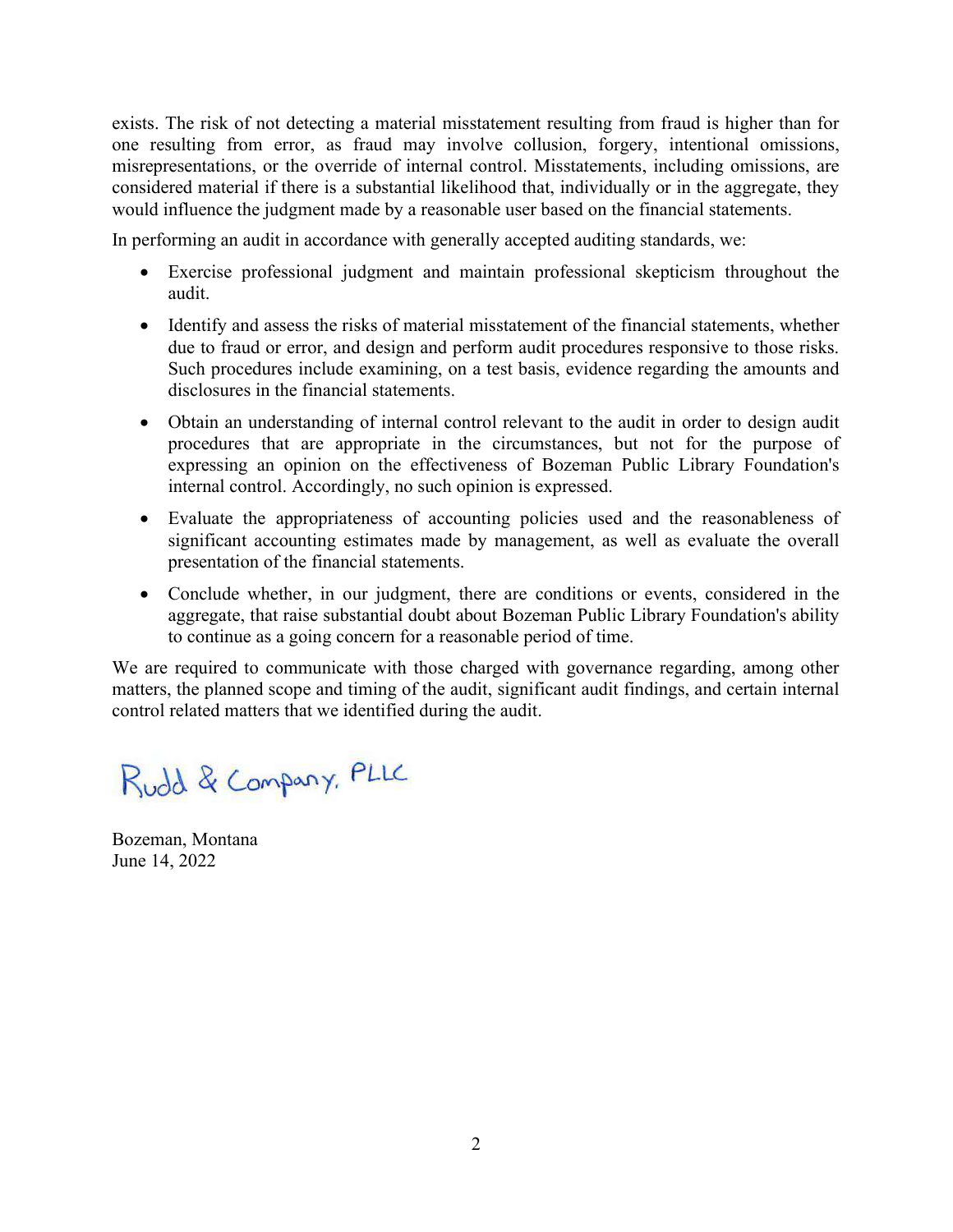# Assets

| <b>Statement of Financial Position</b>        |                                    |
|-----------------------------------------------|------------------------------------|
| <b>As of December 31, 2021</b>                |                                    |
| <b>Assets</b>                                 |                                    |
| <b>Current Assets</b>                         |                                    |
| Cash and cash equivalents                     | $\mathcal{S}$<br>549,091           |
| Investment income receivable                  | 16,453                             |
| Grants receivable                             | 1,000,000                          |
| Pledges receivable                            | 35,065                             |
| <b>Total Current Assets</b>                   | 1,600,609                          |
| Other Assets                                  |                                    |
| Investments                                   | 5,936,907                          |
| Beneficial interest in assets held by others  | 271,738                            |
| Website, net amortization of \$6,418          | 3,456                              |
| Artwork                                       | 10,046                             |
| <b>Total Other Assets</b>                     | 6,222,147                          |
| <b>Total Assets</b>                           | 7,822,756<br>S.                    |
| <b>Liabilities and Net Assets</b>             |                                    |
| <b>Current Liabilities</b>                    |                                    |
| Accounts payable                              | $\boldsymbol{\mathsf{S}}$<br>5,802 |
| Accrued payroll and other expenses            | 14,263                             |
| <b>Total Current Liabilities</b>              | 20,065                             |
| Net Assets                                    |                                    |
| <b>Without Donor Restrictions</b>             | 3,672,062                          |
| Without Donor Restrictions - Board Designated | 2,008,147                          |
| <b>With Donor Restrictions</b>                | 2,122,482                          |
| <b>Total Net Assets</b>                       | 7,802,691                          |
| <b>Total Liabilities and Net Assets</b>       | 7,822,756<br>\$                    |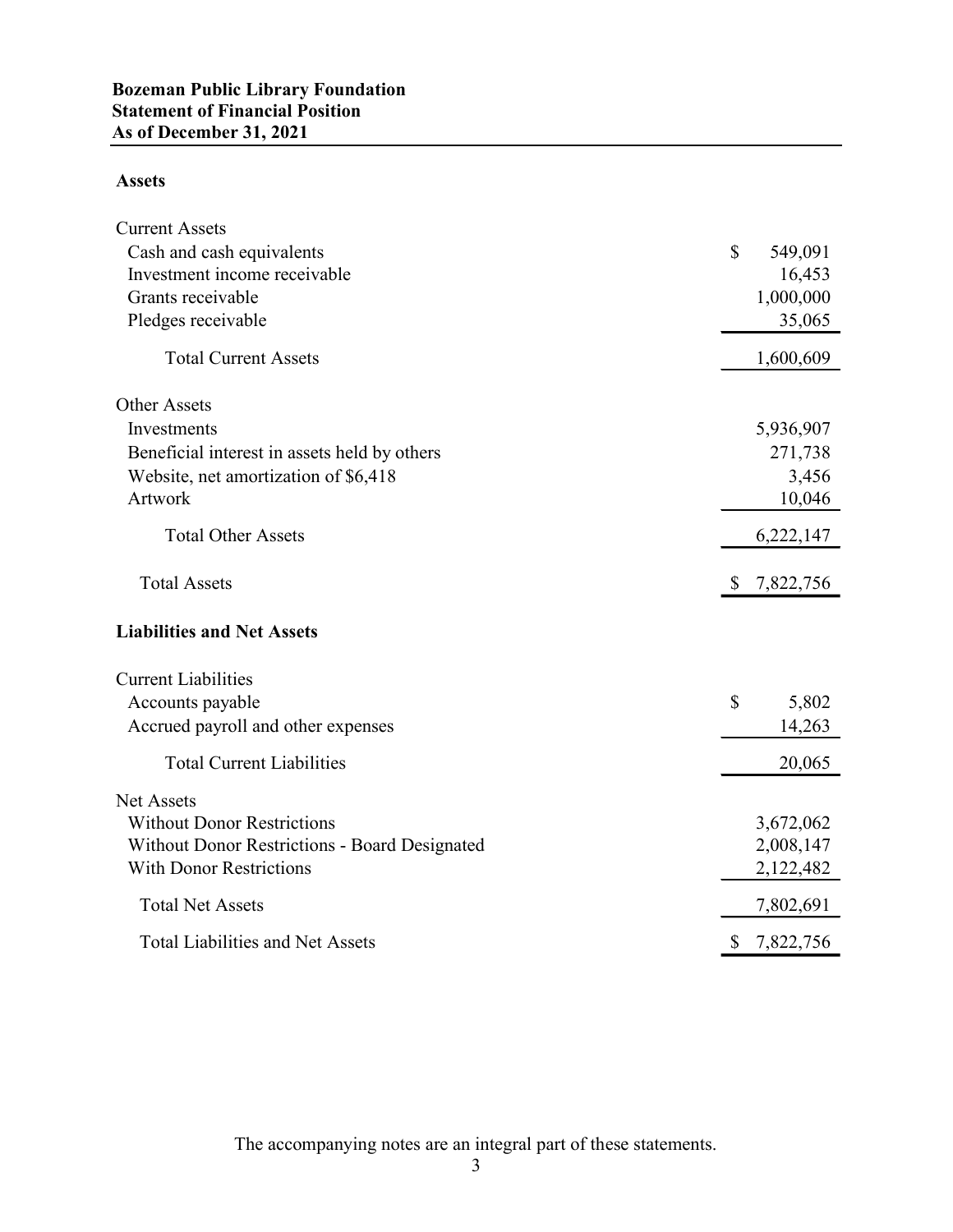# Bozeman Public Library Foundation Statement of Activities For the Year Ended December 31, 2021

| <b>Bozeman Public Library Foundation</b><br><b>Statement of Activities</b><br>For the Year Ended December 31, 2021 |                                      |                            |                          |
|--------------------------------------------------------------------------------------------------------------------|--------------------------------------|----------------------------|--------------------------|
|                                                                                                                    | <b>Without Donor</b><br>Restrictions | With Donor<br>Restrictions | Total                    |
| <b>Support and Revenues</b>                                                                                        |                                      |                            |                          |
| Contributions                                                                                                      | \$<br>628,464                        | $\mathbb{S}$<br>99,294     | 727,758<br><sup>\$</sup> |
| Special events                                                                                                     | 40,239                               | 1,450                      | 41,689                   |
| Grants                                                                                                             | 593,482                              | 1,516,190                  | 2,109,672                |
| Interest and dividends, net                                                                                        | 150,510                              | 13,165                     | 163,675                  |
| In-kind contributions                                                                                              | 11,833                               |                            | 11,833                   |
| Realized gain on investments                                                                                       | 175,274                              | 23,047                     | 198,321                  |
| Unrealized gain on investments                                                                                     | 102,142                              | 375                        | 102,517                  |
| Other income                                                                                                       | 53,165                               |                            | 53,165                   |
| <b>Total Revenue and Support</b>                                                                                   | 1,755,109                            | 1,653,521                  | 3,408,630                |
| Net assets released from program restrictions                                                                      | 25,911                               | (25,911)                   |                          |
| <b>Expenses</b>                                                                                                    |                                      |                            |                          |
| Program services                                                                                                   | 721,725                              |                            | 721,725                  |
| General and administrative                                                                                         | 116,820                              |                            | 116,820                  |
| Fundraising                                                                                                        | 120,297                              | $\overline{a}$             | 120,297                  |
| <b>Total Expenses</b>                                                                                              | 958,842                              | $\overline{\phantom{a}}$   | 958,842                  |
| Change in Net Assets                                                                                               | 822,178                              | 1,627,610                  | 2,449,788                |
| Net Assets, Beginning of Year                                                                                      | 4,858,031                            | 494,872                    | 5,352,903                |
| Net Assets, End of Year                                                                                            | \$5,680,209                          | \$2,122,482                | \$7,802,691              |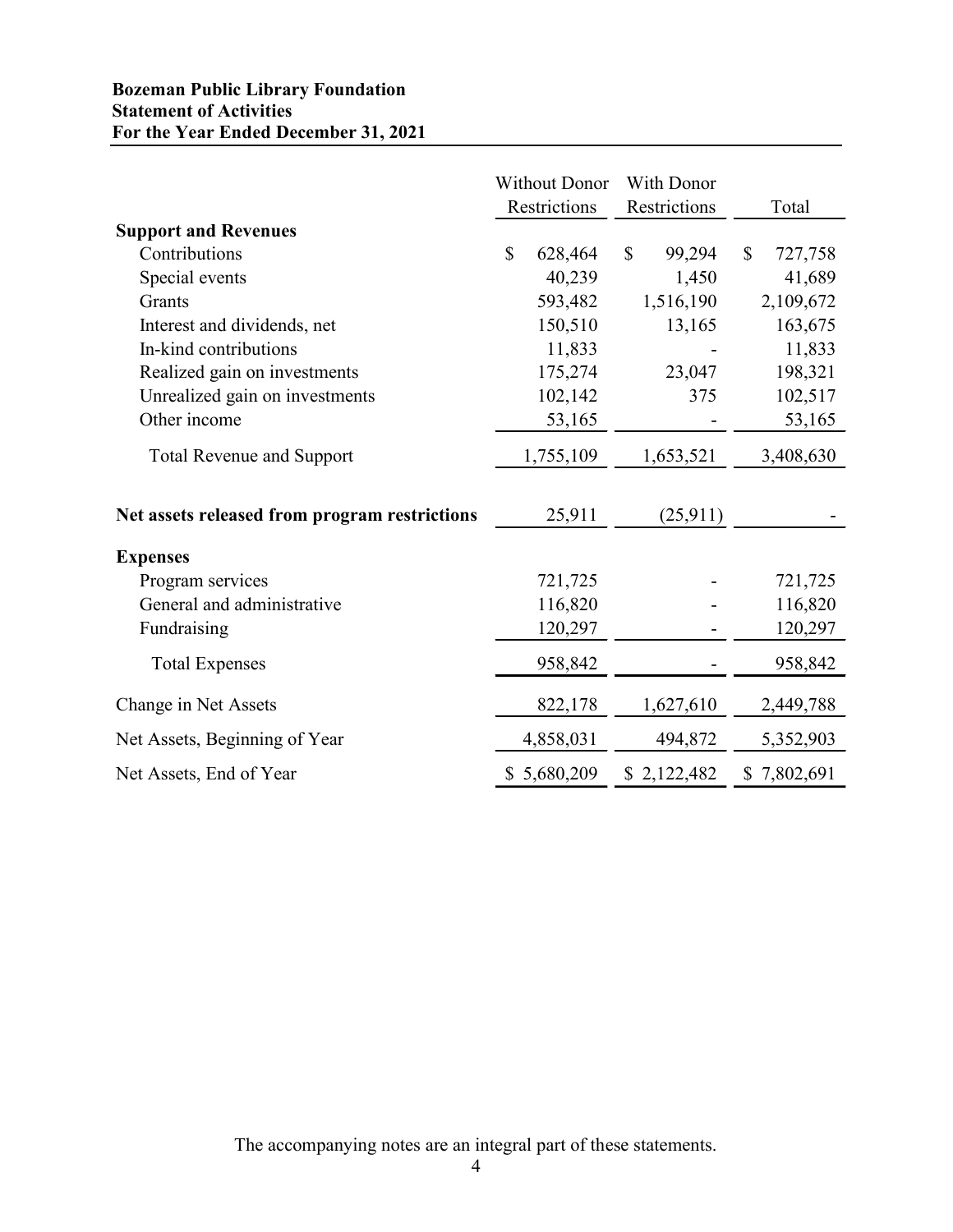# Bozeman Public Library Foundation Statement of Functional Expenses For the Year Ended December 31, 2021

|                             |                         | General and           |                         |                                    |
|-----------------------------|-------------------------|-----------------------|-------------------------|------------------------------------|
| Description                 | Program<br>Services     | Administrative        | Fundraising             | Total                              |
| Amortization                | $\mathbb{S}$            | $\mathbb{S}$<br>1,975 | $\mathcal{S}$           | $\boldsymbol{\mathsf{S}}$<br>1,975 |
| Art sales expense           |                         | 9,466                 |                         | 9,466                              |
| <b>Bank</b> charges         |                         | 1,940                 |                         | 1,940                              |
| Board expenses              |                         | 2,324                 |                         | 2,324                              |
| Bookmobile operating costs  | 3,504                   |                       |                         | 3,504                              |
| Continuing education        | 199                     | 819                   |                         | 1,018                              |
| Contractors                 | 17,354                  | 510                   |                         | 17,864                             |
| Direct mail costs           |                         | 1,642                 | 7,745                   | 9,387                              |
| Donor relations             | 1,739                   | 170                   | 18                      | 1,927                              |
| Dues                        | 812                     | 2,287                 | 3,110                   | 6,209                              |
| <b>Employee benefits</b>    | 7,560                   | 8,134                 | 9,768                   | 25,462                             |
| Food for events             | 1,057                   |                       |                         | 1,057                              |
| In-kind expenses            | 5,515                   | 1,030                 | 5,288                   | 11,833                             |
| Insurance                   |                         | 1,041                 |                         | 1,041                              |
| Internet hotspots           | 9,934                   |                       |                         | 9,934                              |
| Library expansion           | 585,672                 |                       |                         | 585,672                            |
| Marketing                   | 5,359                   | 531                   | 348                     | 6,238                              |
| Memorial installations      |                         | 2,776                 |                         | 2,776                              |
| Miscellaneous               |                         | 456                   |                         | 456                                |
| Personnel and related costs | 66,080                  | 67,591                | 88,112                  | 221,783                            |
| Postage                     |                         | 1,467                 |                         | 1,467                              |
| Printing and publications   | 504                     | 3,197                 |                         | 3,701                              |
| Professional fees           |                         | 6,500                 |                         | 6,500                              |
| Special events              |                         |                       | 5,908                   | 5,908                              |
|                             | 15,596                  | 1,291                 |                         | 16,887                             |
| Supplies                    | 790                     |                       |                         |                                    |
| Travel<br>Website           | 50                      | 285<br>1,388          |                         | 1,075<br>1,438                     |
|                             |                         |                       |                         |                                    |
| Total                       | 721,725<br><sup>2</sup> | 116,820<br>\$         | 120,297<br>$\mathbb{S}$ | \$958,842                          |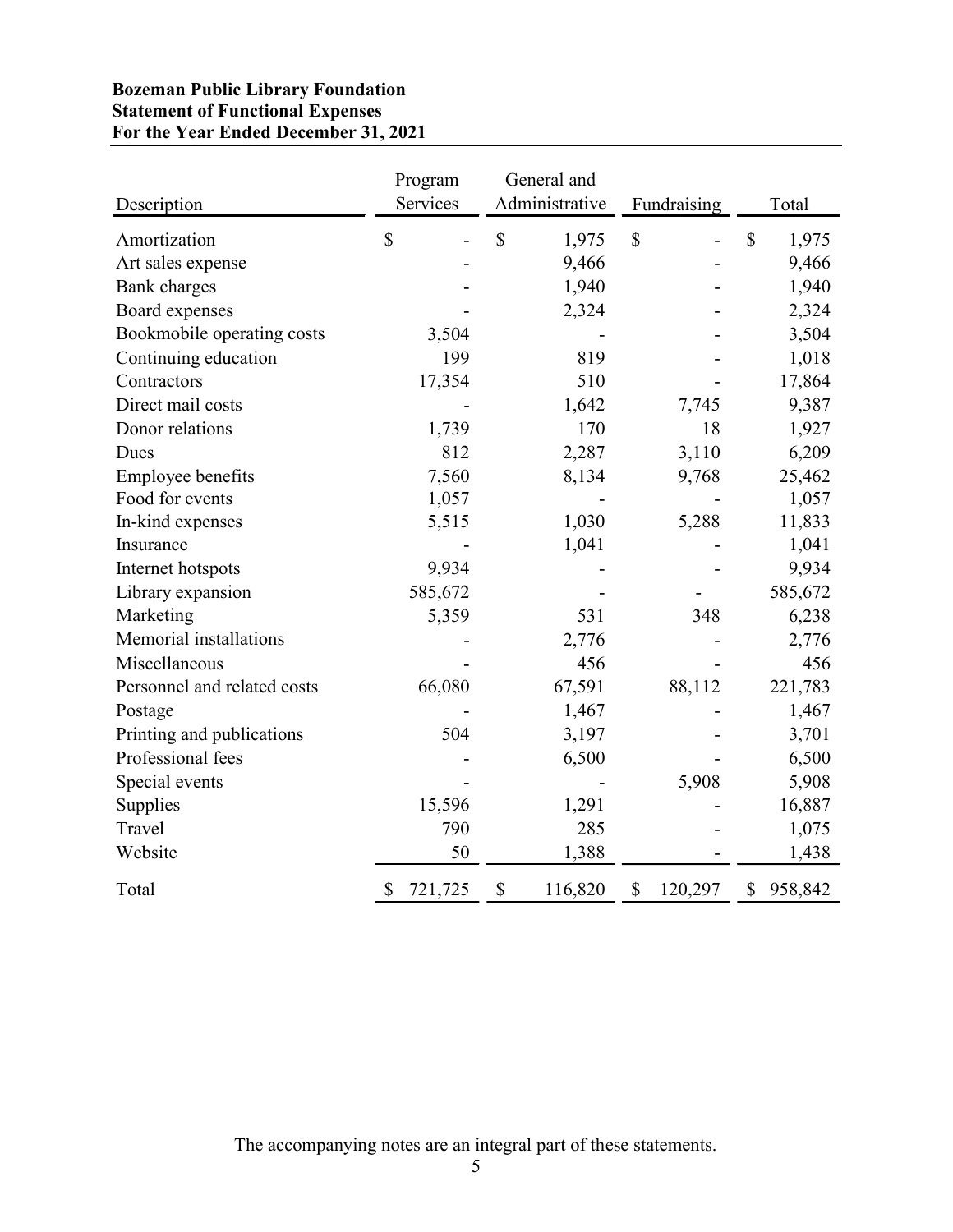| <b>Bozeman Public Library Foundation</b><br><b>Statement of Cash Flows</b>                                       |                                       |
|------------------------------------------------------------------------------------------------------------------|---------------------------------------|
| For the Year Ended December 31, 2021                                                                             |                                       |
| <b>Cash Flows from Operating Activities</b>                                                                      |                                       |
| Change in Net Assets                                                                                             | \$<br>2,449,788                       |
| Adjustment to reconcile change in net assets to net                                                              |                                       |
| cash provided by operating activities                                                                            |                                       |
| Amortization                                                                                                     | 1,975                                 |
| Net unrealized and realized gain on investments                                                                  | (300, 838)                            |
| Forgiveness of Paycheck Protection Program loan                                                                  | (39,600)                              |
| (Increase) decrease in assets:<br>Investment income receivable                                                   |                                       |
| Pledges receivable                                                                                               | (951)<br>(35,065)                     |
| Grants receivable                                                                                                | (1,000,000)                           |
| Increase (decrease) in liabilities                                                                               |                                       |
| Accounts payable                                                                                                 | 89                                    |
| Accrued payroll and other expenses                                                                               | 11,247                                |
| Net Cash Provided by Operating Activities                                                                        | 1,086,645                             |
| <b>Cash Flows from Investing Activities</b>                                                                      |                                       |
| Proceeds from sale of investments                                                                                | 515,307                               |
| Purchase of investments                                                                                          | (1,621,871)                           |
| Net Cash Used by Investing Activities                                                                            | (1,106,564)                           |
| Net Decrease in cash and cash equivalents                                                                        | (19,919)                              |
| Cash and cash equivalents, Beginning of Year                                                                     | 569,010                               |
| Cash and cash equivalents, End of Year                                                                           | 549,091<br>S.                         |
| <b>Supplemental Disclosure of Cash Flow Information</b>                                                          |                                       |
|                                                                                                                  |                                       |
| Non-cash contribution - Paycheck Protection Program loan forgiveness<br>Non-cash donation of other in-kind items | 39,600<br>\$<br>$\mathbb S$<br>11,833 |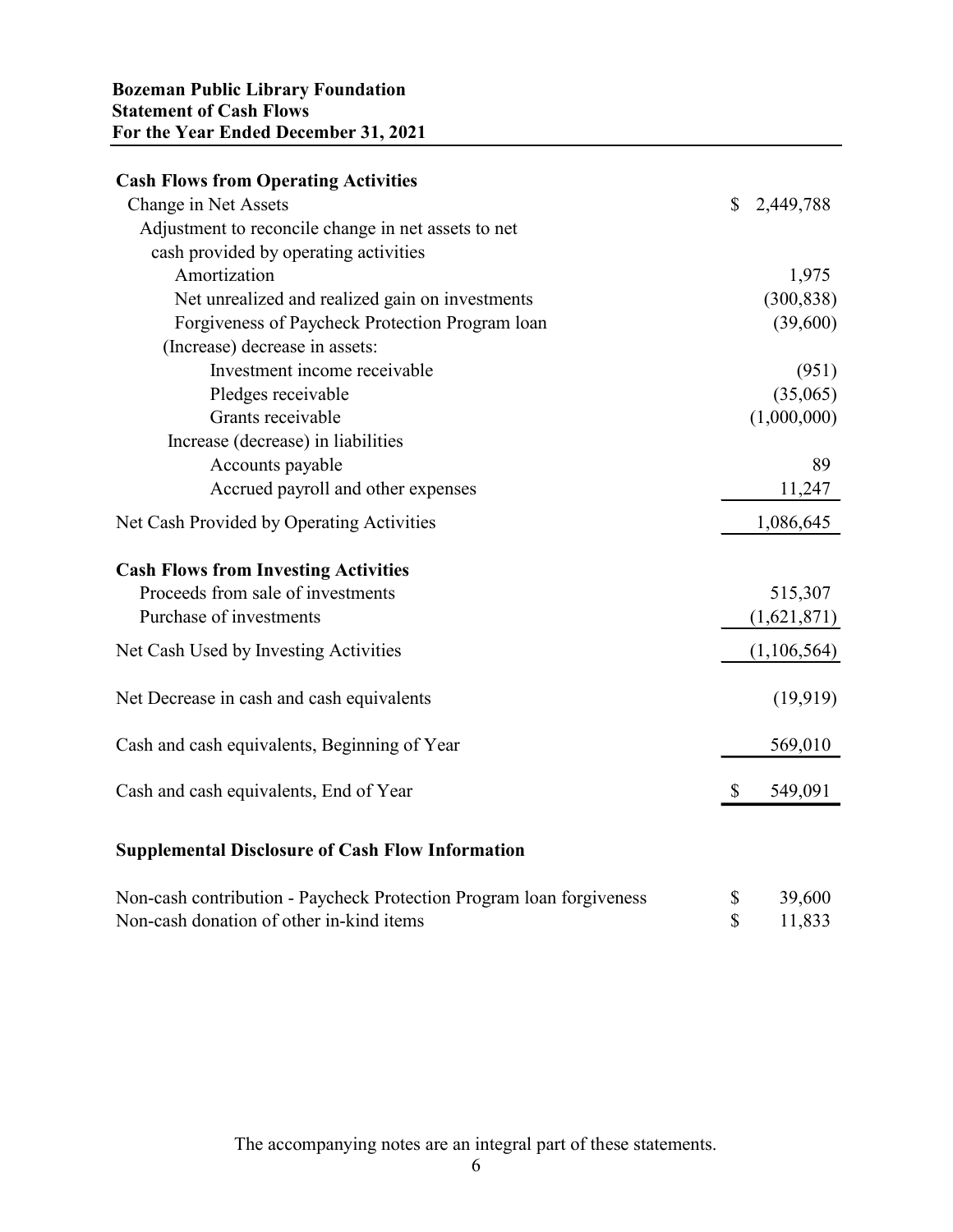# 1. Summary of Significant Accounting Policies

# **Organization**

Bozeman Public Library Foundation (the "Foundation"), is a nonprofit agency organized to support the Bozeman Public Library through raising, receiving, administering, and disbursing funds, grants, bequests and gifts for the benefit of the library. The Foundation was incorporated with the State of Montana on August 29, 1983, and subsequently amended on December 15, 1989. The governing board consists of an elected president and elected members of the board of directors.

The Foundation's support comes primarily from donor contributions and various fundraising events. They are a nonprofit organization as described in Section  $501(c)(3)$  of the Internal Revenue Code and are exempt from federal and state income taxes.

# Basis of Accounting

The financial statements of the Foundation are reported on the accrual basis in accordance with accounting principles generally accepted in the United States of America. Net assets and revenues, expenses, gains, and losses are classified based on the existence or absence of donorimposed restrictions. Accordingly, net assets of the Foundation and changes therein are classified and reported as follows:

Net assets without donor restrictions represents net amounts that have been earned and expended according to contract restrictions and net amounts from generally unrestricted activities. The Board of Directors has voluntarily designated \$271,738 of net assets without donor restrictions in a Montana Community Foundation agency fund as of December 31, 2021. In addition, the Board of Directors has voluntarily designated \$1,736,409 of operating reserves for the library expansion project as of December 31, 2021.

Net assets with donor restrictions represents net assets subject to donor- (or certain grantor-) imposed restrictions. The Foundation had \$2,122,482 of net assets with donor restrictions as of December 31, 2021, primarily relating to contributions for an endowment and programs.

Some donor-imposed restrictions are temporary in nature, such as those that will be met by the passage of time or other events specified by the donor. Other donor-imposed restrictions are perpetual in nature, where the donor stipulates that resources be maintained in perpetuity. Donor-imposed restrictions are released when a restriction expires, that is when the stipulated time has elapsed, when the stipulated purpose for which the resource was restricted has been fulfilled, or both. Donor-restricted contributions whose restrictions are met in the same reporting period are reported as contributions without donor restrictions.

As of December 31, 2021, the Foundation had \$200,000 of net assets restricted in perpetuity.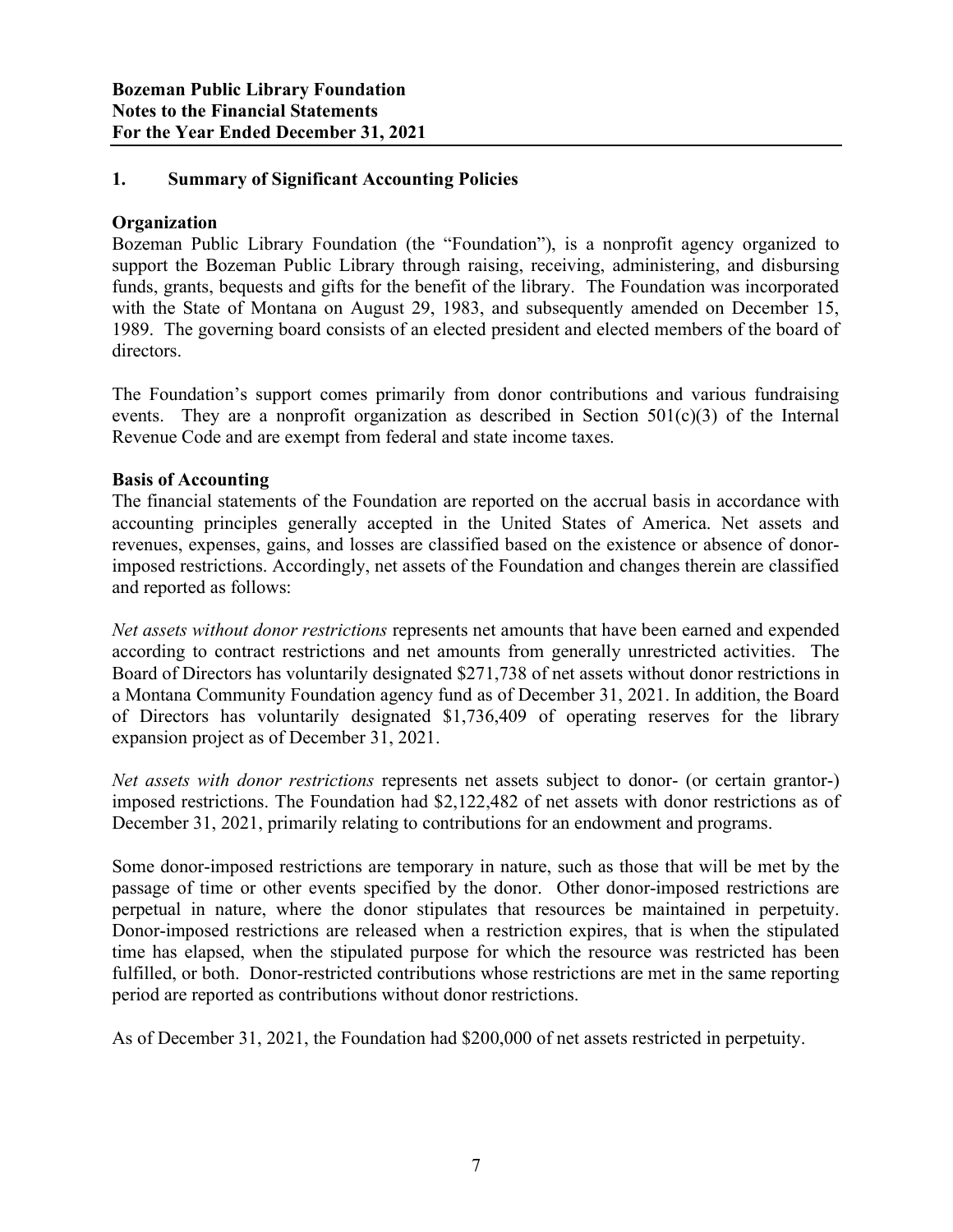# 1. Summary of Significant Accounting Policies (continued)

# Cash and Cash Equivalents

For purposes of the statement of cash flows, the Foundation considers cash and cash equivalents to be cash on hand, cash deposited with banks and financial institutions, money market funds, and all highly liquid investments available for current use with an original maturity of three months or less. Account balances held in financial institutions are insured by the Federal Deposit Insurance Corporation (FDIC) up to \$250,000 per bank, per depositor. As of December 31, 2021, cash and cash equivalents exceeded federally insured limits by \$71,097.

### Receivables

Grants receivable and pledges receivable are measured at fair value on the date a written unconditional promise to give is received from the donor. The fair value is measured using an income approach which incorporates inputs including estimated timing of cash receipts and an appropriate present value discount factor if receivables are expected to be collected in future years. As of December 31, 2021, all grants and pledges receivable are considered current as they are expected to be collected within one year.

### Artwork

Artwork consists of art prints generated from the donation of an original painting. Artworks are valued at the lower of cost or market and not considered material to the overall financial statements.

#### Investments

The Foundation carries investments in marketable securities with readily determinable fair values and all investments in debt securities at their fair values based on quoted prices in active markets (all Level 1 measurements) in the Statement of Financial Position. Unrealized gains and losses are included in the change in net assets in the accompanying Statement of Activities.

#### Property, Equipment and Intangibles

Property, equipment and intangibles are carried at cost or, if donated, at the approximate fair value at the date of donation. Improvements and betterments are capitalized, while repairs and maintenance expenditures are expensed. The Foundation follows the practice of capitalizing all expenditures or donations at fair market value in excess of \$2,500 for property, equipment and intangibles with a useful life of more than one year. The Foundation has elected to depreciate/amortize these assets using the straight-line method. Estimated useful life of the property, equipment and intangibles are as follows:

Website 5 years 5 years

#### Compensated Absences

The Foundation has not accrued any compensated absences as amounts are not significant to the overall financial statements.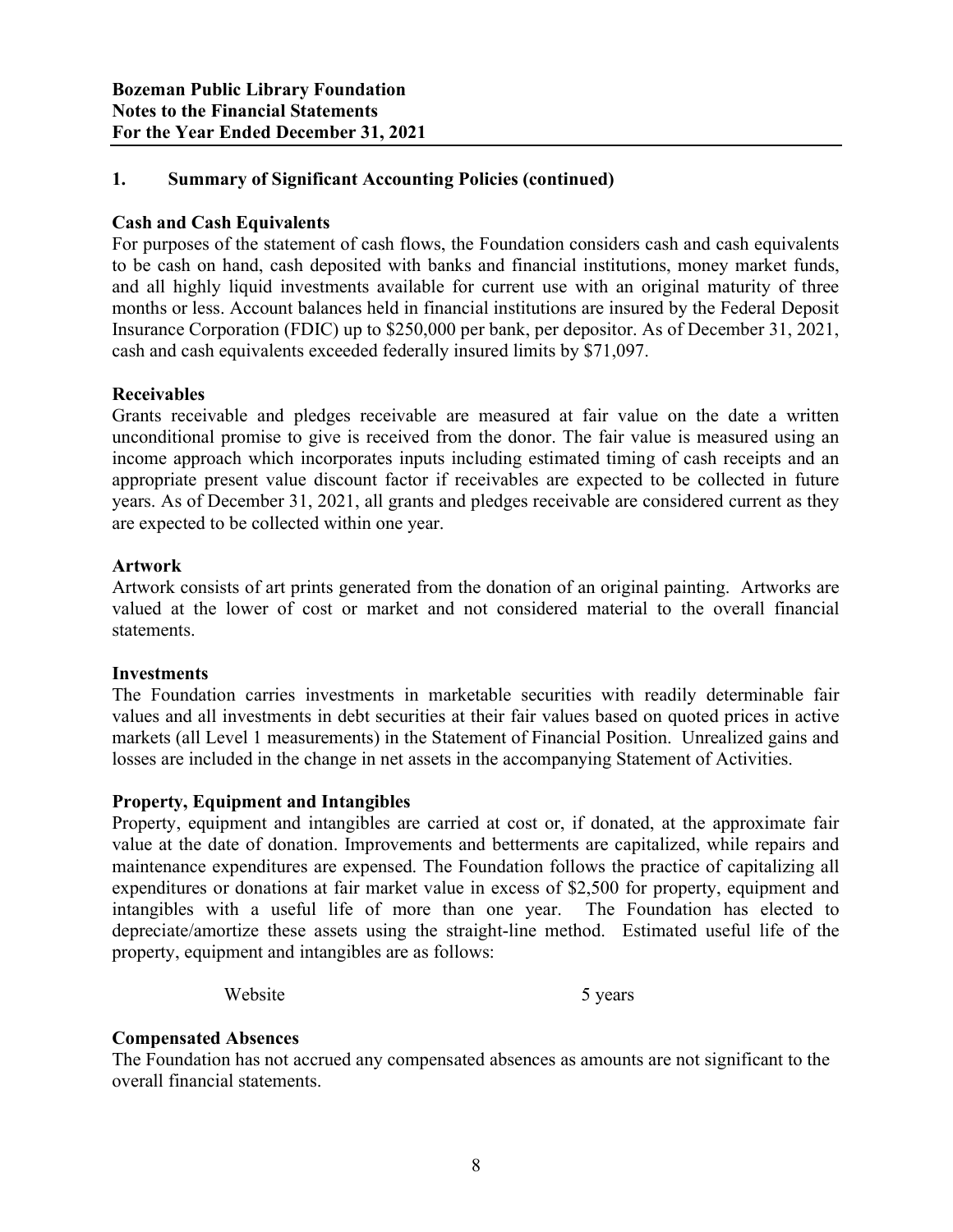# 1. Summary of Significant Accounting Policies (continued)

# Functional Expenses

Expenses are charged directly to the program, to fundraising, or to the general and administrative based on specific identification; however, personnel and related costs are allocated between program, fundraising, and general and administrative. On an annual basis, management estimates allocation percentages based on overall time analysis provided by each employee.

# Revenue and Revenue Recognition

Contributed support is reported as with or without donor restrictions depending on the existence and/or nature of any donor restrictions. All contributions are considered to be available for use unless specifically restricted by the donor. Amounts received that are designated for future periods or restricted by the donor for specific purposes are reported as donor restricted support that increase that net asset class. The Foundation records special event revenue equal to the fair value of direct benefit to donors, and contribution income for the excess received when the event takes place.

Grants are conditioned upon certain performance requirements and/or the incurrence of allowable qualified expenses. Consequently, all grants received as of December 31, 2021, have been recognized in the accompanying financial statements as all the conditions have been met.

#### Use of Estimates

The preparation of financial statements in conformity with accounting principles generally accepted in the United States of America requires management to make estimates and assumptions that affect certain reported amounts and disclosures. Accordingly, actual results could differ from those estimates.

#### Subsequent Events

Management has evaluated subsequent events through June 14, 2022, the date on which the financial statements were available to be issued.

#### 2. Investments

Financial Accounting Standards Board (FASB) Accounting Standards Codification (ASC) 820, Fair Value Measurements and Disclosures defines fair value, establishes a framework for measuring fair value in generally accepted accounting principles, and enhances disclosures about fair value measurements. Fair value is defined under ASC 820 as the exchange price that would be received for an asset or paid to transfer a liability in an orderly transaction between market participants on the measurement date. Valuation techniques used to measure fair value under ASC 820 must maximize the use of observable inputs and minimize the use of unobservable inputs.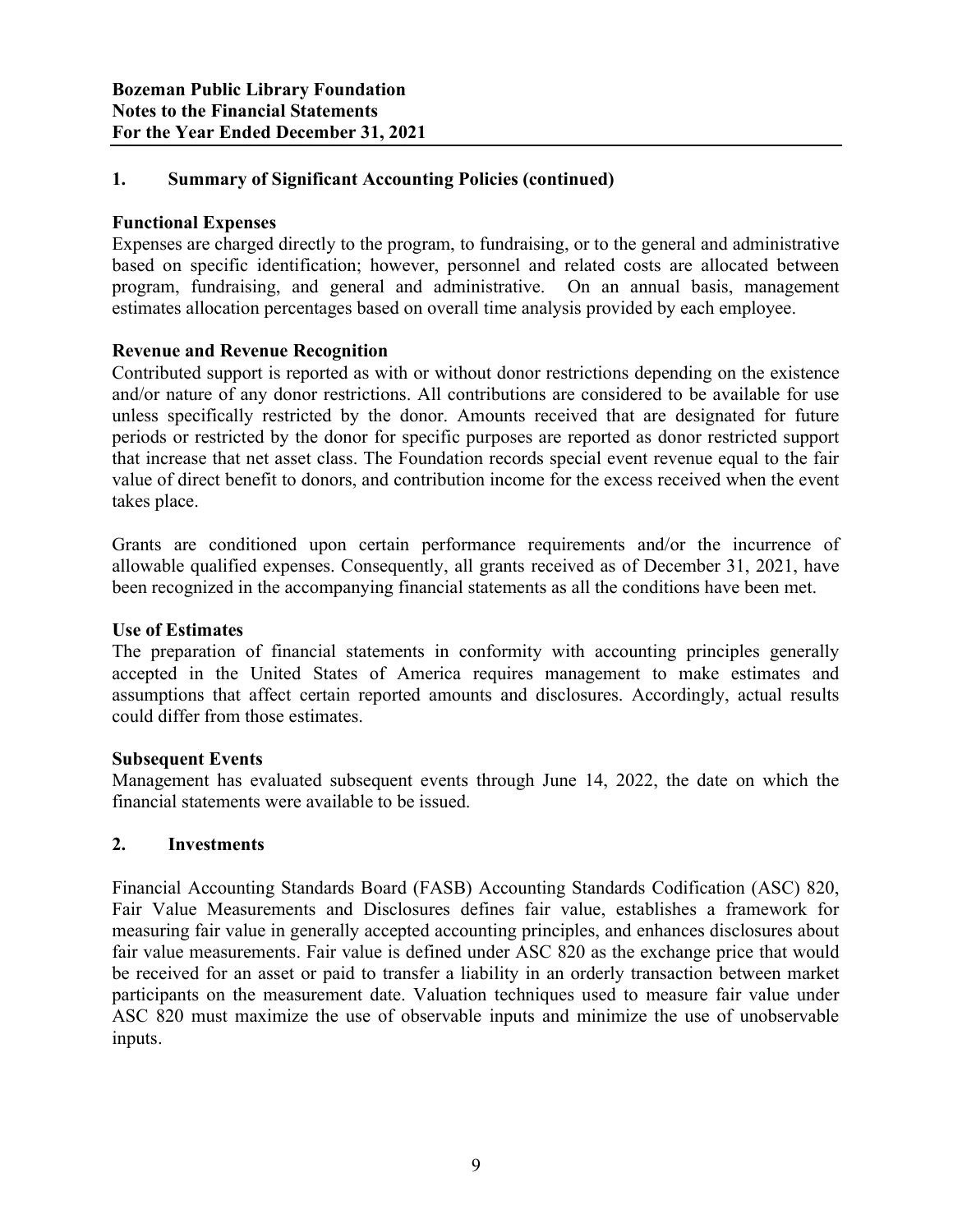### 2. Investments (continued)

The standard describes a fair value hierarchy based on three levels of inputs, of which the first two are considered observable, and the last unobservable, that may be used to measure fair value, which are the following:

| Level 1 - Quoted market prices in active markets for identical assets or liabilities.                                                                                                                                                                                                                                                                             |    |                 |              |                 |    |                       |  |
|-------------------------------------------------------------------------------------------------------------------------------------------------------------------------------------------------------------------------------------------------------------------------------------------------------------------------------------------------------------------|----|-----------------|--------------|-----------------|----|-----------------------|--|
| Level 2 - Inputs other than Level 1 that are observable, either directly or indirectly, such<br>as quoted market prices for similar assets or liabilities; quoted prices in markets that are<br>not active; or other inputs that are observable or can be corroborated by observable<br>market data for substantially the full term of the assets or liabilities. |    |                 |              |                 |    |                       |  |
| Level 3 - Unobservable inputs for the asset or liability. Unobservable inputs shall be used<br>to measure fair value to the extent that the observable inputs are not available, thereby<br>allowing for situations in which there is little, if any, market activity for the asset or<br>liability at the measurement date.                                      |    |                 |              |                 |    |                       |  |
| ollowing is a description of the valuation methodologies used for assets measured at fair value<br>a recurring basis: Investments in mutual funds are valued based upon quoted market prices.<br>ank insured deposit funds are insured cash accounts and are valued at the closing cash balance.                                                                  |    |                 |              |                 |    |                       |  |
| ost and fair market value of investments as of December 31, 2021 are as follows:                                                                                                                                                                                                                                                                                  |    |                 |              |                 |    |                       |  |
| Cash and cash equivalents - Level 1                                                                                                                                                                                                                                                                                                                               | S. | Cost<br>646,020 | \$           | Unrealized Gain | \$ | Fair Value<br>646,020 |  |
| Mutual funds - Level 1                                                                                                                                                                                                                                                                                                                                            |    | 4,863,244       |              | 427,643         |    | 5,290,887             |  |
|                                                                                                                                                                                                                                                                                                                                                                   |    | 5,509,264       | $\mathbb{S}$ | 427,643         | S. | 5,936,907             |  |
| <b>Investment Income</b>                                                                                                                                                                                                                                                                                                                                          |    |                 |              |                 |    |                       |  |

### 3. Investment Income

Components of investment income for the year ended December 31, 2021 consist of the following:

| fair market value of investments as of December 31, 2021 are as follows:            |              | Cost      |              | <b>Unrealized Gain</b> |              | Fair Value |
|-------------------------------------------------------------------------------------|--------------|-----------|--------------|------------------------|--------------|------------|
| nd cash equivalents - Level 1                                                       | $\mathbb{S}$ | 646,020   | $\mathbb{S}$ |                        | \$           | 646,020    |
| l funds - Level 1                                                                   |              | 4,863,244 |              | 427,643                |              | 5,290,887  |
|                                                                                     | \$           | 5,509,264 | \$           | 427,643                | <sup>S</sup> | 5,936,907  |
| <b>nvestment Income</b>                                                             |              |           |              |                        |              |            |
| ents of investment income for the year ended December 31, 2021 consist of the<br>ŗ: |              |           |              |                        |              |            |
| Interest and dividends                                                              |              |           |              | \$                     |              | 180,846    |
| Investment fees                                                                     |              |           |              |                        |              | (17,171)   |
| Realized gains                                                                      |              |           |              |                        |              | 198,321    |
| Unrealized gains                                                                    |              |           |              |                        |              | 102,517    |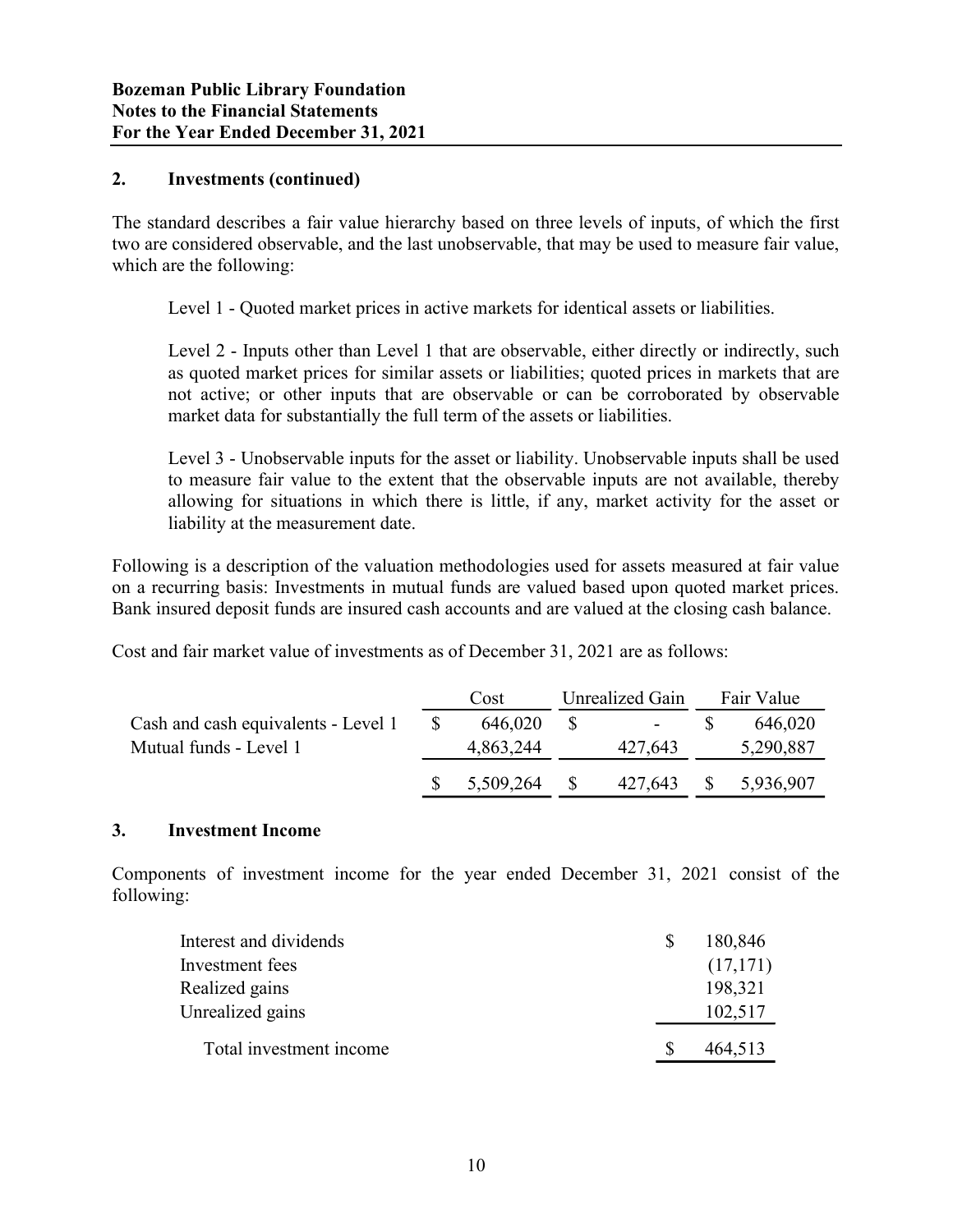### 4. Endowment

As required by generally accepted accounting principles, net assets associated with endowment funds are classified and reported based on the existence or absence of donor-imposed restrictions. During the year ended December 31, 2021, fees paid for management of endowment funds were \$1,391.

# Interpretation of Relevant Law

The Board of Directors has interpreted the Montana Uniform Prudent Management of Institutional Funds Act ("MUPMIFA") as requiring the preservation of the fair value of the original gift as of the gift date of the donor-restricted endowment funds absent explicit donor stipulations to the contrary. As a result of this interpretation, the Foundation classified as donor restricted net assets in perpetuity (a) the original value of gifts donated to the net assets without donor restrictions endowment, (b) the original value of subsequent gifts to the net assets without donor restrictions endowment, and (c) any accumulations to the net assets without donor restrictions endowment made in accordance with the direction of the applicable donor gift instrument at the time the accumulation is added to the fund.

The remaining portion of the donor-restricted endowment fund are classified in net assets with donor restrictions until those amounts are appropriated for expenditure by the Foundation in a manner consistent with the standard of prudence prescribed by MUPMIFA.

In accordance with MUPMIFA, the Foundation considers the following factors in making a determination to appropriate or accumulate donor-restricted endowment funds:

- (1) The duration and preservation of the fund;
- (2) The purposes of the Foundation and the donor-restricted endowment fund;
- (3) General economic conditions;
- (4) The possible effect of inflation and deflation;
- (5) The expected total return from income and the appreciation of investments;
- (6) Other resources of the Foundation; and
- (7) The investment policies of the Foundation.

#### Funds with Deficiencies

From time to time, the fair value of assets associated with individual donor-restricted endowment funds may fall below the level that the donor of MUPMIFA requires the Foundation to retain as a fund of perpetual direction. As of December 31, 2021, the endowment fund had no such deficiency.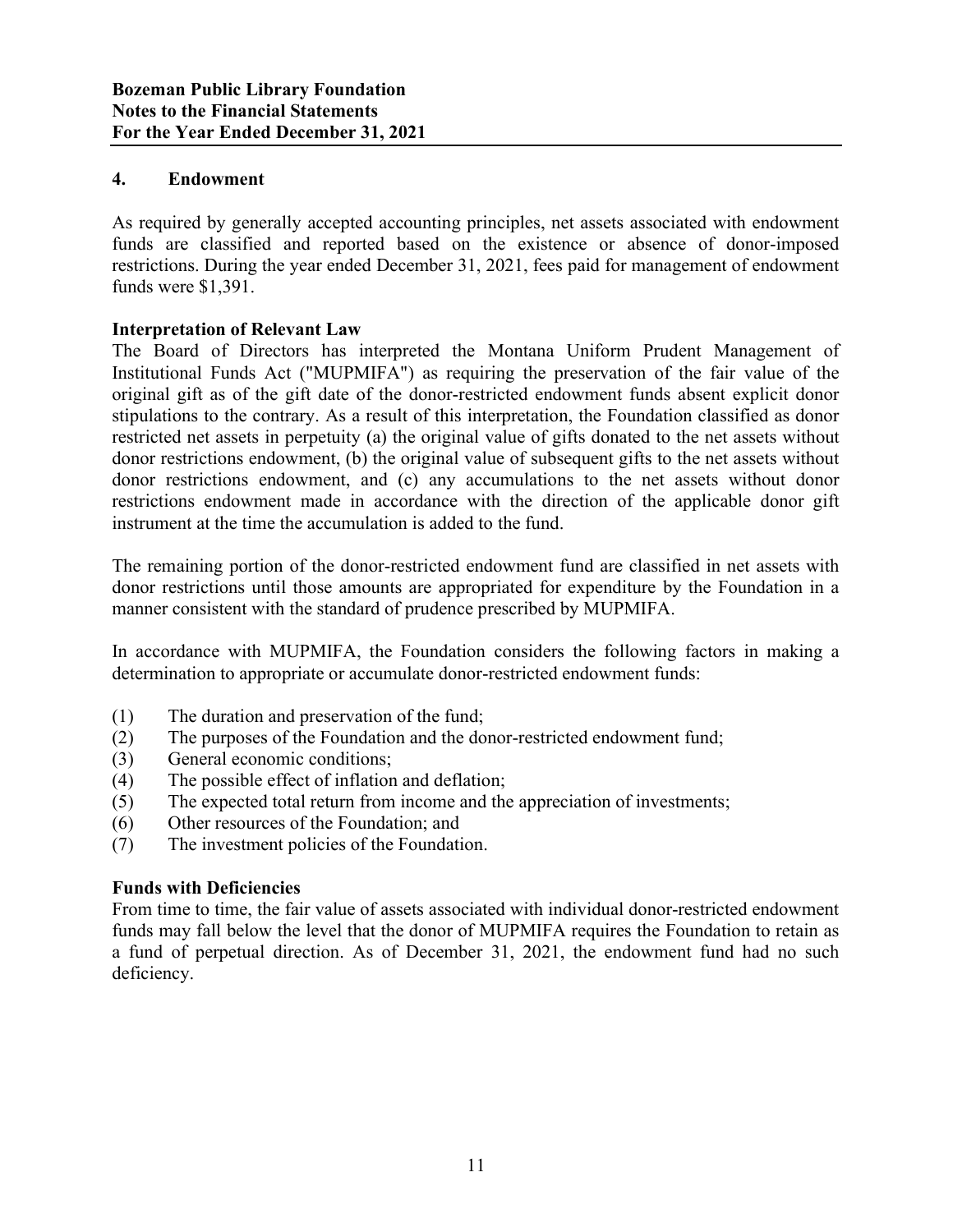### 4. Endowment (continued)

# Return Objectives and Risk Parameters

The Foundation has adopted investment and spending policies for endowment assets that attempt to provide a predictable stream of funding to operations while seeking to maintain the purchasing power of the endowment assets. Endowment assets include those assets of donor-restricted funds that the Foundation must hold in perpetuity or for a donor-specified period(s).

The Foundation expects its endowment funds, over time, to provide a reasonable level of current income to support the spending policy authorized by the Board of Directors and to grow equity assets. Actual returns in any given year may vary from this amount.

### Strategies Employed for Achieving Objectives

#### Spending Policy and How the Investment Objectives Relate to Spending Policy

| assets. Actual returns in any given year may vary from this amount.                                  |    |                      |    |              |    |                |    |         |  |
|------------------------------------------------------------------------------------------------------|----|----------------------|----|--------------|----|----------------|----|---------|--|
| <b>Strategies Employed for Achieving Objectives</b>                                                  |    |                      |    |              |    |                |    |         |  |
| To satisfy its long-term rate-of-return objectives, the Foundation relies on a total return strategy |    |                      |    |              |    |                |    |         |  |
| in which investment returns are achieved through both capital appreciation (realized and             |    |                      |    |              |    |                |    |         |  |
| unrealized) and current yield (interest and dividends). The Foundation targets a diversified asset   |    |                      |    |              |    |                |    |         |  |
| allocation including cash equivalents, fixed income, and equity securities to achieve its long-term  |    |                      |    |              |    |                |    |         |  |
| return objectives within prudent risk constraints.                                                   |    |                      |    |              |    |                |    |         |  |
| <b>Spending Policy and How the Investment Objectives Relate to Spending Policy</b>                   |    |                      |    |              |    |                |    |         |  |
| The objective of the Foundation's spending policy is to preserve the fair value of the endowment     |    |                      |    |              |    |                |    |         |  |
| assets held in perpetuity or for a specified term as well as to provide additional real growth       |    |                      |    |              |    |                |    |         |  |
| through new gifts and investment return.                                                             |    |                      |    |              |    |                |    |         |  |
|                                                                                                      |    |                      |    |              |    |                |    |         |  |
| Endowment net asset composition by type of fund as of December 31, 2021, is as follows:              |    |                      |    |              |    |                |    |         |  |
|                                                                                                      |    |                      |    |              |    |                |    |         |  |
|                                                                                                      |    |                      |    |              |    | With Donor     |    |         |  |
|                                                                                                      |    | <b>Without Donor</b> |    | With Donor   |    | Restrictions - |    |         |  |
|                                                                                                      |    | Restrictions         |    | Restrictions |    | Perpetuity     |    | Total   |  |
| Endowment net assets,                                                                                |    |                      |    |              |    |                |    |         |  |
| beginning of year                                                                                    | S. | 63,487               | S. | 66,999       | S. | 200,000        | S. | 330,486 |  |
| Endowment net assets,                                                                                |    |                      |    |              |    |                |    |         |  |
| end of year                                                                                          | \$ | 72,634               | S  | 103,586      |    | 200,000        |    | 376,220 |  |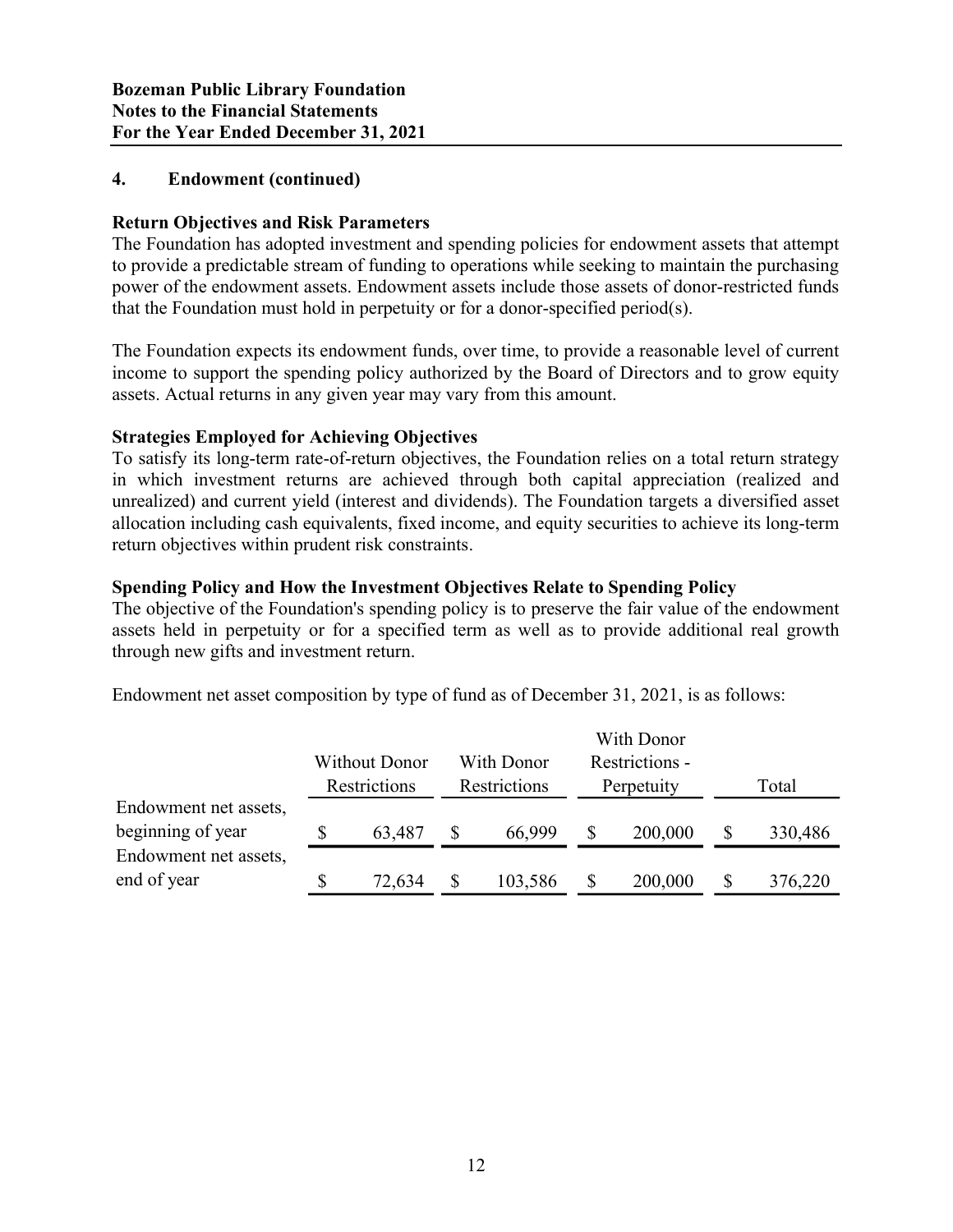### 4. Endowment (continued)

| <b>Bozeman Public Library Foundation</b><br><b>Notes to the Financial Statements</b><br>For the Year Ended December 31, 2021 |              |                                      |                            |                              |               |
|------------------------------------------------------------------------------------------------------------------------------|--------------|--------------------------------------|----------------------------|------------------------------|---------------|
| <b>Endowment (continued)</b><br>4.                                                                                           |              |                                      |                            |                              |               |
| Changes in net assets composition by type of fund for the year ended December 31, 2021 is as<br>follows:                     |              |                                      |                            |                              |               |
|                                                                                                                              |              |                                      |                            | With Donor                   |               |
|                                                                                                                              |              | <b>Without Donor</b><br>Restrictions | With Donor<br>Restrictions | Restrictions -<br>Perpetuity | Total         |
| Endowment net assets,                                                                                                        |              |                                      |                            |                              |               |
| as of December 31, 2020                                                                                                      | <sup>S</sup> | 63,487                               | \$<br>66,999               | \$<br>200,000                | \$ 330,486    |
| Investment income:                                                                                                           |              |                                      |                            |                              |               |
| Interest and dividends, net                                                                                                  |              | 3,291                                | 13,165                     |                              | 16,456        |
| Realized gains<br>Net appreciation (unrealized)                                                                              |              | 5,762<br>94                          | 23,047<br>375              |                              | 28,809<br>469 |
| Endowment net assets,                                                                                                        |              |                                      |                            |                              |               |

### 5. Beneficial Interest in Assets Held by Others

Pursuant to FASB Statement No. 136, Transfers of Assets to a Not-for-Profit Organization or Charitable Trust that Raises or Holds Contributions for Others, the Foundation records amounts held by the Montana Community Foundation Endowment Agency. Under the terms of the agreement with Montana Community Foundation, earnings from the endowment are distributed each year. At the time of assets the Foundation granted variance power to the Montana Community Foundation. This gives Montana Community Foundation the right to modify any restrictions or conditions on the distributions of funds for any specified charitable purposes or to specified charitable organizations if, in the sole judgment of the Board of Directors of Montana Community Foundation, such restrictions or conditions become, in effect, unnecessary, undesirable, incapable of fulfillment, or inconsistent with the charitable needs of the state of Montana or the surrounding region. To start the fund, the Foundation made an initial investment of \$151,627. At December 31, 2021, the endowment fund had a value of \$271,738 which is reported in the statement of financial position as a beneficial interest assets held by others and included in net assets without donor restrictions – board designated.

#### 6. Endowment Funds Held by Others

The Montana Community Foundation has endowment funds held on behalf of Bozeman Public Library Foundation at December 31, 2021 in the amount of \$147,289. During the year ended December 31, 2021, the Foundation transferred contributions totaling \$300 to the fund. This amount does not qualify to be recorded on the statement of financial position of the Foundation, but may provide an income stream in perpetuity.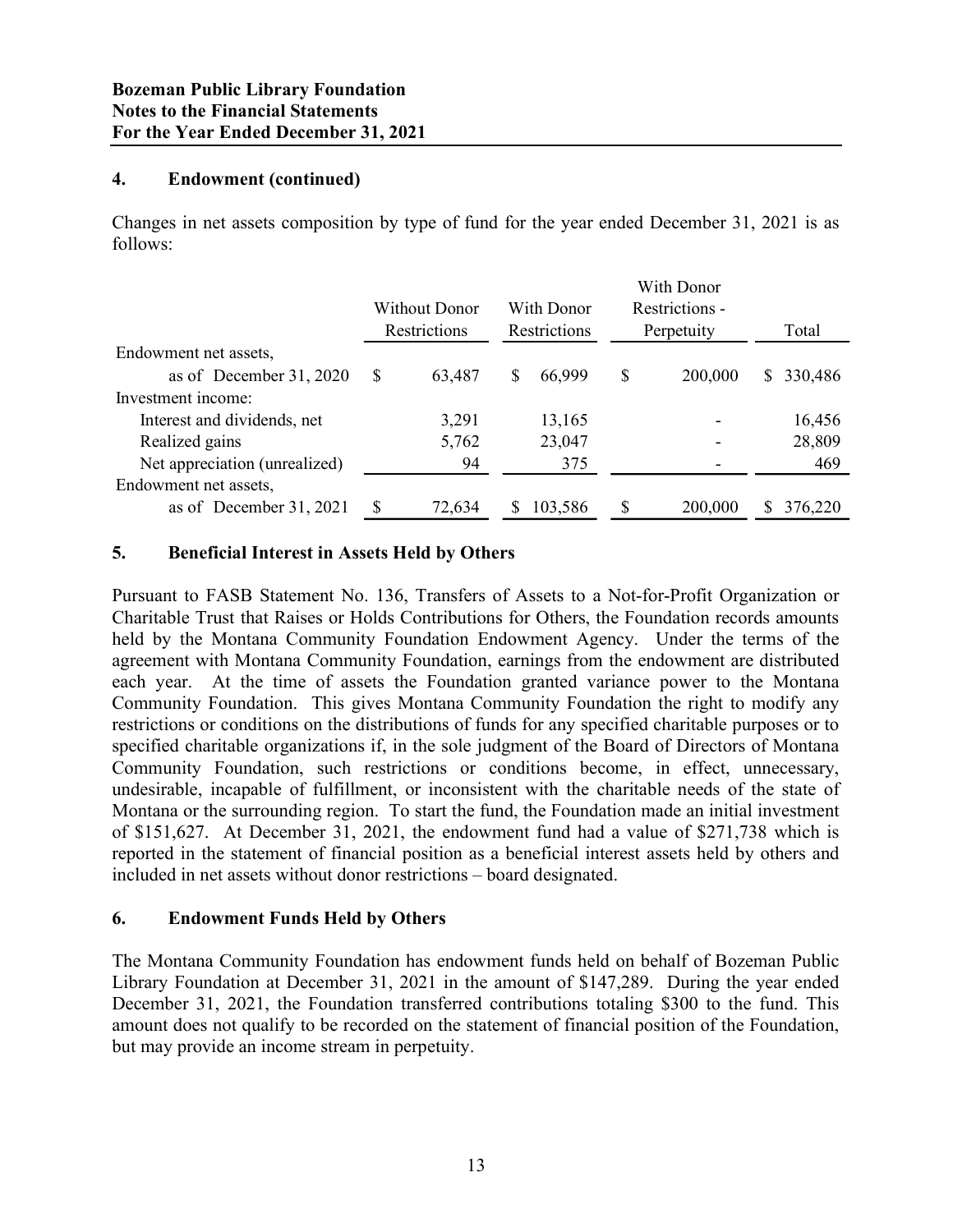### 7. Liquidity and Availability

Financial assets available for general expenditure, that is, without donor or other restrictions limiting their use, within one year of the balance sheet date, comprise the following:

| ibrary Foundation<br><b>Icial Statements</b><br>ed December 31, 2021                                                                                                      |               |
|---------------------------------------------------------------------------------------------------------------------------------------------------------------------------|---------------|
| nd Availability                                                                                                                                                           |               |
| vailable for general expenditure, that is, without donor or other restrictions<br>within one year of the balance sheet date, comprise the following:                      |               |
| Cash                                                                                                                                                                      | \$<br>549,091 |
| Investment income receivable                                                                                                                                              | 16,453        |
| Investments                                                                                                                                                               | 5,936,907     |
| Grants receivable                                                                                                                                                         | 1,000,000     |
| Pledges receivable                                                                                                                                                        | 35,065        |
| Net assets with donor restrictions                                                                                                                                        | (2,122,482)   |
| <b>Total Financial Assets Available</b>                                                                                                                                   | 5,415,034     |
| primarily supported by contributions, grants and investment income. As a<br>tion's liquidity management, management reviews its liquidity on a monthly<br>d of directors. |               |

The Foundation is primarily supported by contributions, grants and investment income. As a part of the Foundation's liquidity management, management reviews its liquidity on a monthly basis with the board of directors.

#### 8. Retirement Plan

Bozeman Public Library Foundation offers employees the opportunity to participate in a contributory retirement plan. Under the plan, eligible employees are allowed to make contributions to a SIMPLE IRA plan, and the Organization will contribute a matching contribution to each eligible employee's plan, equal to the employee's contributions, up to a limit of 3% of the employee's compensation for the calendar year. The Organization's contributions totaled \$6,117 for the year ended December 31, 2021. s primarily supported by contributions, grants and investment income. As a<br>ation's liquidity management, management reviews its liquidity on a monthly<br>rd of directors.<br>the Plan<br>dred of directors.<br>the Plan<br>mement plan. Unde

### 9. Donated Services, Materials, and Facilities

The following in-kind donations were recognized for the year ended December 31, 2021:

| is primarily supported by contributions, grants and investment income. As a<br>lation's liquidity management, management reviews its liquidity on a monthly<br>ard of directors.                                                                                                                                                                                                                                                                                                                                                                       |               |        |  |
|--------------------------------------------------------------------------------------------------------------------------------------------------------------------------------------------------------------------------------------------------------------------------------------------------------------------------------------------------------------------------------------------------------------------------------------------------------------------------------------------------------------------------------------------------------|---------------|--------|--|
| nt Plan                                                                                                                                                                                                                                                                                                                                                                                                                                                                                                                                                |               |        |  |
| Library Foundation offers employees the opportunity to participate in a<br>rement plan. Under the plan, eligible employees are allowed to make<br>a SIMPLE IRA plan, and the Organization will contribute a matching<br>ich eligible employee's plan, equal to the employee's contributions, up to a limit<br>ployee's compensation for the calendar year. The Organization's contributions<br>the year ended December 31, 2021.<br><b>Services, Materials, and Facilities</b><br>kind donations were recognized for the year ended December 31, 2021: |               |        |  |
| Contactors                                                                                                                                                                                                                                                                                                                                                                                                                                                                                                                                             | \$            | 3,441  |  |
| Office and administrative                                                                                                                                                                                                                                                                                                                                                                                                                                                                                                                              |               | 471    |  |
| Marketing                                                                                                                                                                                                                                                                                                                                                                                                                                                                                                                                              |               | 34     |  |
| Supplies                                                                                                                                                                                                                                                                                                                                                                                                                                                                                                                                               |               | 3,241  |  |
| Printing and publication                                                                                                                                                                                                                                                                                                                                                                                                                                                                                                                               |               | 112    |  |
| Event prizes                                                                                                                                                                                                                                                                                                                                                                                                                                                                                                                                           |               | 3,661  |  |
| Direct mail                                                                                                                                                                                                                                                                                                                                                                                                                                                                                                                                            |               | 793    |  |
| Memorial installations                                                                                                                                                                                                                                                                                                                                                                                                                                                                                                                                 |               | 80     |  |
|                                                                                                                                                                                                                                                                                                                                                                                                                                                                                                                                                        | <sup>\$</sup> | 11,833 |  |
| ort was used for program services, fundraising, and general and administrative                                                                                                                                                                                                                                                                                                                                                                                                                                                                         |               |        |  |

The in-kind support was used for program services, fundraising, and general and administrative purposes.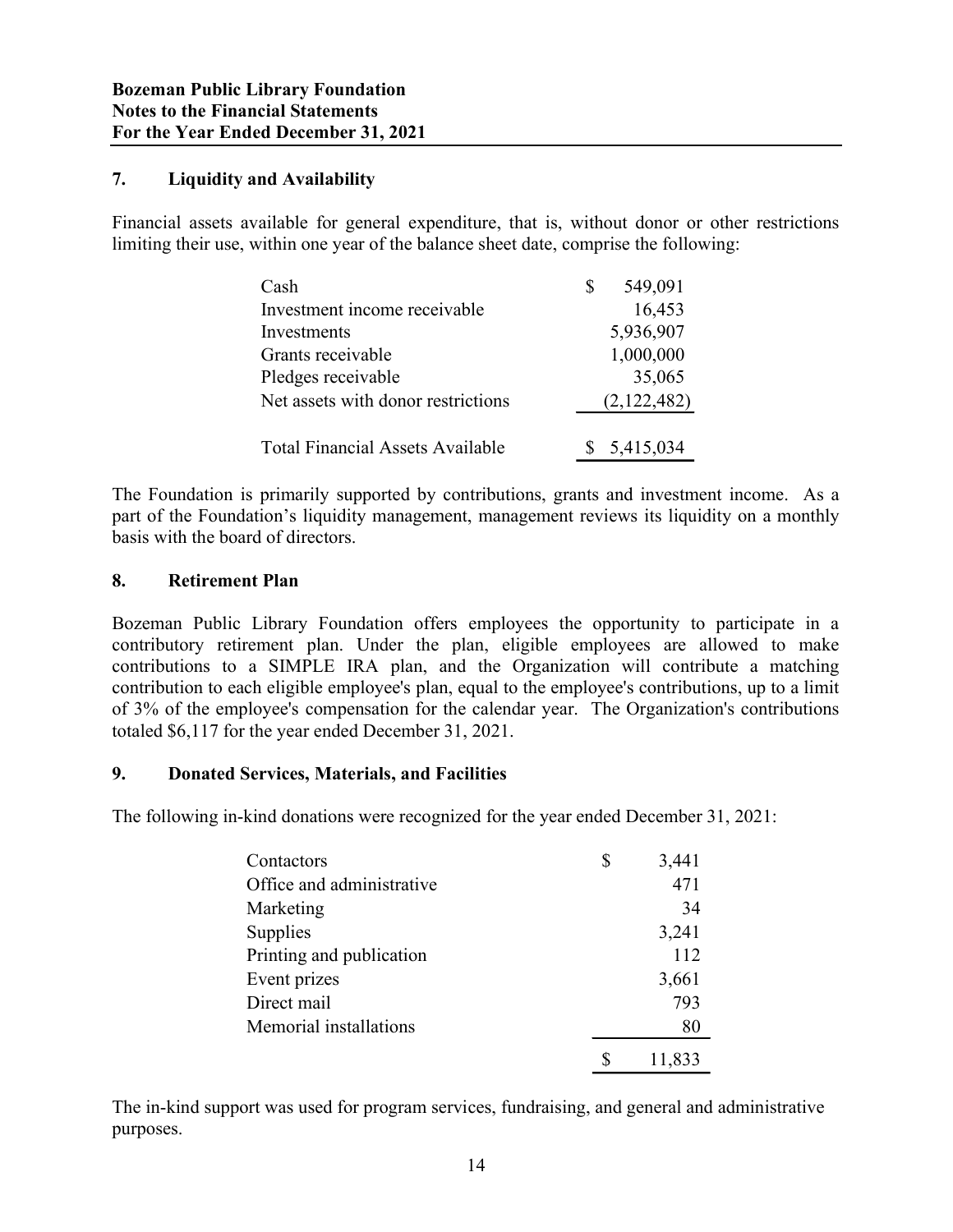# 10. Related Party Transactions

A board member of the Foundation is also a member of an organization which granted the Foundation \$2 million during the year, \$1 million of which is recorded as grants receivable at December 31, 2021. Board members and Foundation staff made donations of \$63,716 during the year, \$10,000 of which is included in pledges receivable at December 31, 2021.

### 11. Net Assets with Donor Restrictions

Net assets with donor restrictions are available for the following purposes as of December 31, 2021:

| ancial Statements<br>nded December 31, 2021                                                                                                                                                                                                                                                                       |                 |  |
|-------------------------------------------------------------------------------------------------------------------------------------------------------------------------------------------------------------------------------------------------------------------------------------------------------------------|-----------------|--|
|                                                                                                                                                                                                                                                                                                                   |                 |  |
| <b>Party Transactions</b>                                                                                                                                                                                                                                                                                         |                 |  |
| er of the Foundation is also a member of an organization which granted the<br>million during the year, \$1 million of which is recorded as grants receivable at<br>021. Board members and Foundation staff made donations of \$63,716 during the<br>which is included in pledges receivable at December 31, 2021. |                 |  |
| ts with Donor Restrictions                                                                                                                                                                                                                                                                                        |                 |  |
| donor restrictions are available for the following purposes as of December 31,                                                                                                                                                                                                                                    |                 |  |
| Anderson Endowment - Perpetuity                                                                                                                                                                                                                                                                                   | \$<br>200,000   |  |
| Anderson Endowment - Teen Library                                                                                                                                                                                                                                                                                 | 103,586         |  |
| <b>Bookmobile Operating</b>                                                                                                                                                                                                                                                                                       | 174,282         |  |
| <b>CFOB</b>                                                                                                                                                                                                                                                                                                       | 12,580          |  |
| Children's                                                                                                                                                                                                                                                                                                        | 3,258           |  |
| Family Literacy Outreach                                                                                                                                                                                                                                                                                          | 7,470           |  |
| Holocaust                                                                                                                                                                                                                                                                                                         | 1,925           |  |
| Labyrinth                                                                                                                                                                                                                                                                                                         | 2,420           |  |
| Library Expansion                                                                                                                                                                                                                                                                                                 | 1,597,939       |  |
| Meyerson Foundation Tech Match                                                                                                                                                                                                                                                                                    | 1,268           |  |
| One Book - One Bozeman                                                                                                                                                                                                                                                                                            | 762             |  |
|                                                                                                                                                                                                                                                                                                                   | 16,992          |  |
| SymBozium                                                                                                                                                                                                                                                                                                         |                 |  |
|                                                                                                                                                                                                                                                                                                                   | 2,122,482<br>S. |  |

# 12. Coronavirus Pandemic

The Foundation has been impacted by the effects of the worldwide coronavirus pandemic. The Foundation is closely monitoring its operations, liquidity, and capital resources and is actively working to minimize the current and future impact of this unprecedented situation. As of the date of issuance of these financial statements, the full impact to the Foundation's financial position is not known.

# 13. Paycheck Protection Program (PPP) Loan Forgiveness

The Foundation was granted a \$39,600, 1% interest loan under the PPP administered by a Small Business Administration (SBA) approved partner. The loan is uncollateralized and is fully guaranteed by the Federal government. The Foundation was legally released from the loan obligation by the SBA on January 21, 2021 and recognized \$39,600 as other income related to the loan for the year ended December 31, 2021.